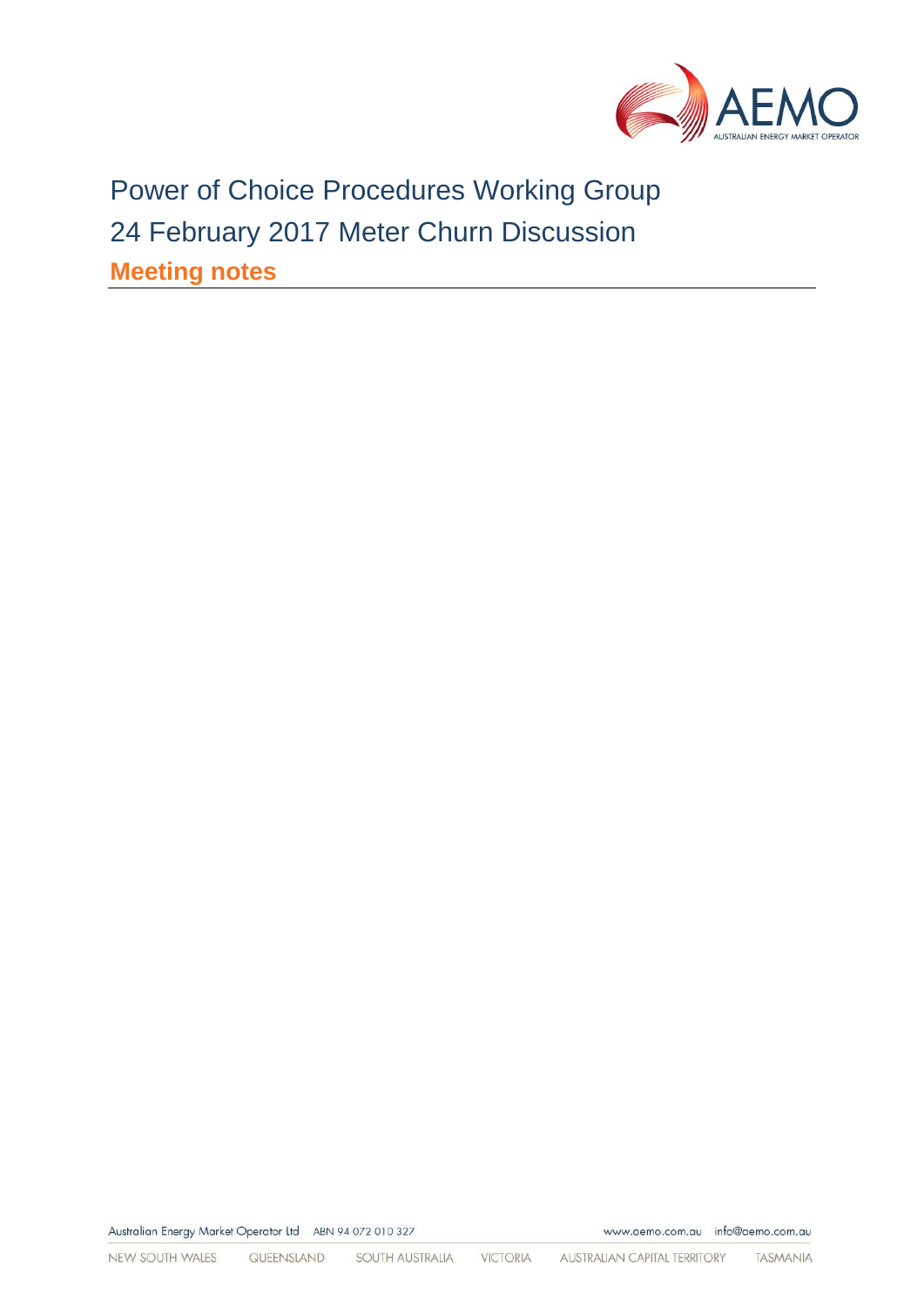

# **Purpose of Meeting**

This meeting was held in response to participants' request for an industry discussion regarding the practical application of the rules and AEMO's procedures to meter churn processes.

The intent of this document is to summarise the discussions during the meeting. C. Cormack chaired the discussion using the presentation slides which contain extracts of the rules and procedures sent to AEMO by an ActiveStream representative.

N. Elhawary noted that AEMO's role in this meeting was to facilitate an industry discussion for AEMO to consider following the meeting.

### **1. Item #1: NER 7.6.2(c)**

 It was discussed that according to this rule, if a change in MC is affected? due to a change in retailer, the new MC does not become responsible for the metering installation and therefore cannot affect a meter churn until the retail transfer is completed (Retail transfer is completed when the market load is transferred to the new FRMP and the status of CR 1000 changes to 'COM' in MSATS).

### **2. Item #2: CR 6300 – Change MC**

- CR 6300 allows an incoming MC to nominate itself as the new MC. Some participants were of the view that the retailer should be the only party that can nominate a new MC and that the current MC would likely object to these CRs automatically. However, other participants expressed the view that a new MC should be able to nominate itself and that the incumbent MC should confer with its appointer before objecting these CRs.
- **Participants agreed that the inclusion of CR 1500 (provide actual change date) in CR 6300 is** not required as it is not associated with any other changes. The use of the proposed change date is sufficient in this case.

# **3. Item #3: Meter Churn without retailer transfer and CR 6800**

Participants expressed varied views on the topic of "meter churn without retail transfer". These views are as follows:

- While CR 6800 allows the current retailer to nominate all three roles (MC, MP& MDP) and have them become effective on the same day, Metrology Part A (Meter Churn), Service Level Procedure (MP) and AEMO's communications during the consultation process suggest that an incoming MC is required to become the current MC in MSATS before initiating a meter churn.
- Outside of a retailer transfer, if all parties can agree, the current retailer should be able to nominate all three roles and have them become effective on the same day.
- The requirement for an incoming MC to become the current MC before initiating a meter churn means that an incoming MC will be required to establish a commercial agreement with every incumbent MP and MDP whose services it seeks to replace. The result of this would be contrary to the objectives of the rule change.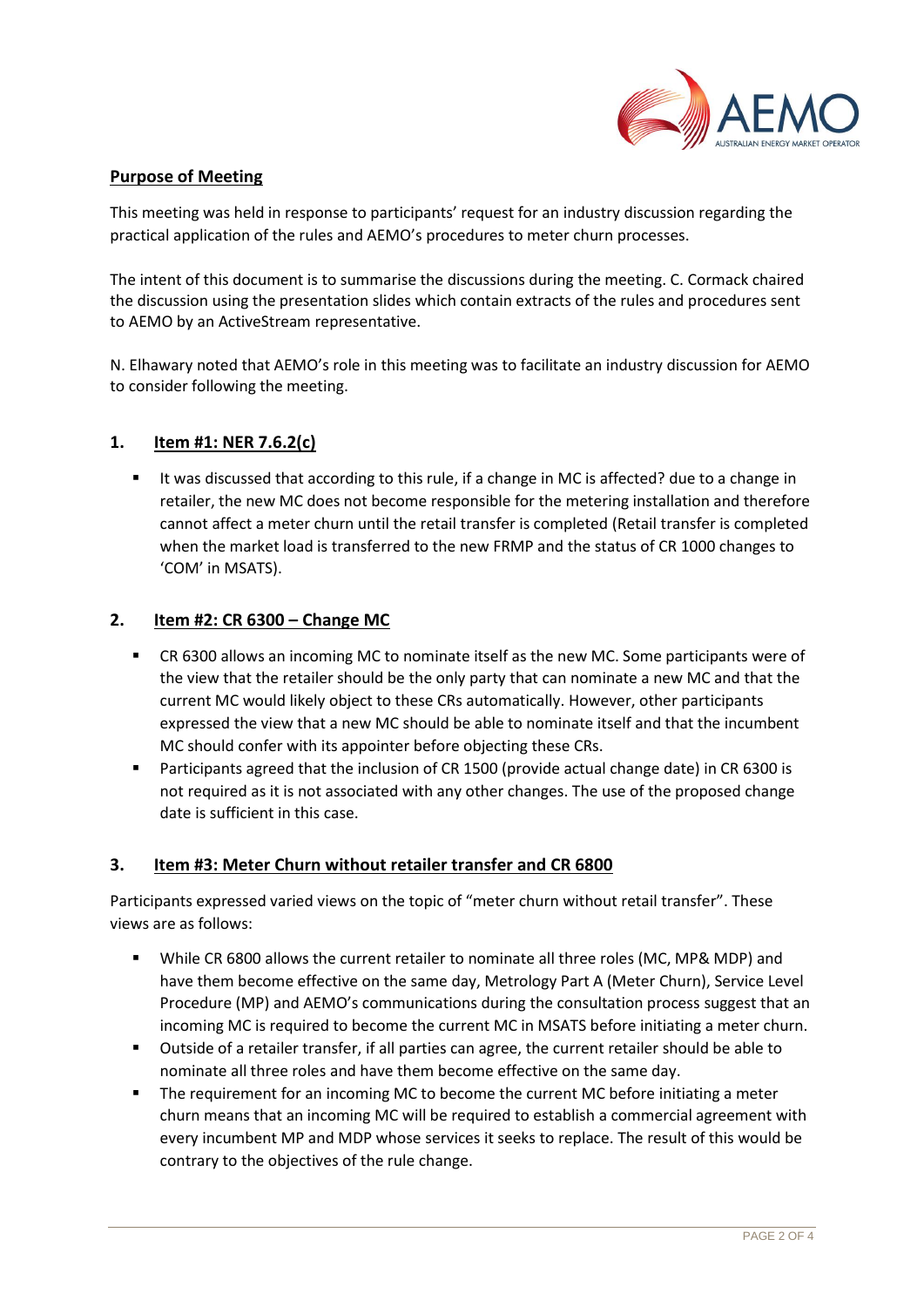

- **The requirement to have a two-step process (i.e. MC nominated to become current MC,** current MC then nominates MP and MDP), will make the process very inefficient especially when the objection clearing period of 20 days is taken into account.
- The requirement for the current MC to be the only party that can initiate a meter churn is in the procedures. The rules do not specify that the current MC is the only party that can initiate a meter churn. Participants would like AEMO to provide clarification on the requirements of the procedures.
- Some participants raised a question as to why read type code is not associated with CR 6800. Other participants noted that CR 6800 is only associated with role changes. As such, a read type code is not required.
- CR 6800 should also be opened to incoming FRMPs and incoming MCs as long as the actual change date is after the completion date of the retail transfer.
- **Some participants' systems are in the process of being built based on the concept that the** current MC is the only party that can initiate a meter churn.
- There was also support for the view that an incoming MC must become the current MC before it can initiate a meter churn.

# 4. **Item #4: Meter Churn involving type 5/6 metering installations.**

- **Participants raised an issue relating to the scenario where there is a faulty type 5/6 metering** installation. In this scenario, the FRMP would need to appoint a contestable MC who would then need to have an arrangement with the LNSP to continue to provide MP and MDP services until the type 5/6 metering installation can be replaced.
- **Participants referred to the AEMC's response to Victorian DNSPs' submission in the Metering** Competition final determination which states:
	- o "*The LNSP would need to be appointed by the MC under a commercial arrangement to perform the Metering Data Provider and Metering Provider roles. The LNSP would not be providing regulated metering services in this scenario as the Metering Coordinator would be ultimately responsible for providing these services. Ring-fencing arrangements may apply*."

Participants noted that DNSPs may not be able to continue providing type 5/6 metering services to a contestable MC and comply with the AER's Ring-fencing requirements. As such, it is important that all three metering roles can be changed on the same day.

- Participants also noted that NER 11.86.7(k) requires the appointment of an initial MC to continue until "*a Metering Coordinator being appointed with respect to that connection point under new Chapter 7*" while the note under this clause states:
	- o "*The consequence of this provision is that the appointment or deemed appointment (as the case may be) will come to an end when a new or replacement metering installation is installed in accordance with clause 7.8.3 or 7.8.4 of new Chapter 7, provided that the AER does not classify services provided by small customer metering installations or type 4A metering installations as direct control services.".*